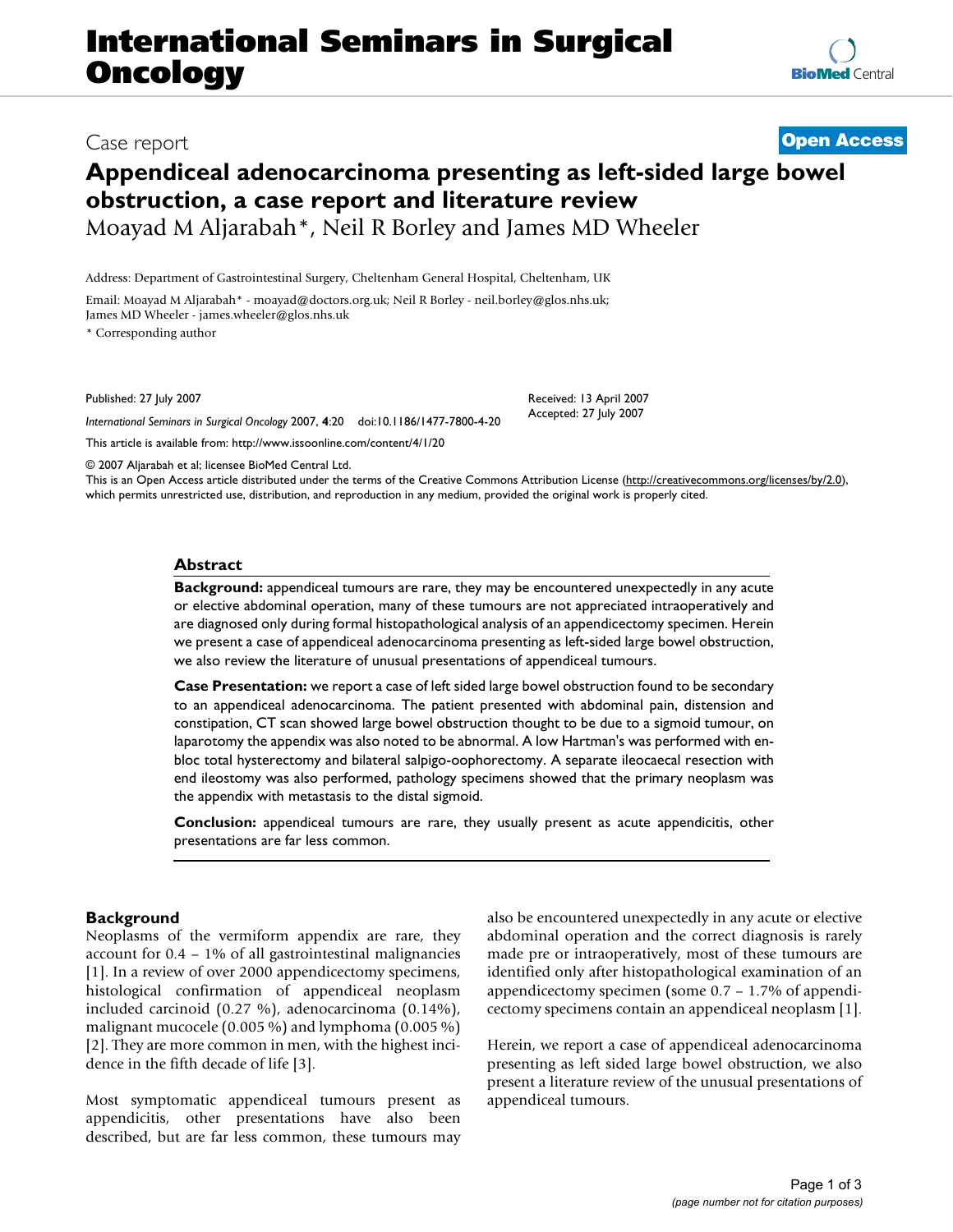### **Case presentation**

*Case report*

An 80 year old female patient was admitted as an emergency with abdominal pain, distension and constipation. Her past medical history included mild hypertension. On admission she was afebrile, with a BP of 146/79, and pulse of 110. On examination of the abdomen she had distension with lower abdominal tenderness. Abdominal XR showed dilated small and large bowel loops. The WCC (White Cell Count) was raised at 12.6, with CRP of 54 & bilirubin of 34. A CT scan of the abdomen showed large bowel obstruction thought to be secondary to a sigmoid carcinoma. A solid mass in the right adnexa was also noted and thought to be either a primary ovarian tumour or metastatic deposit. No distant disease was seen.

After a period of resuscitation, a laparotomy was performed. The large bowel obstruction was found to be secondary to a "sigmoid tumour". The uterus and right ovary were abnormal and were "fixed" to the upper rectum distal to the tumour. The appendix was noted to be abnormal with palpable ileocaecal lymph nodes. A low Hartman's was performed with en-bloc total hysterectomy and bilateral salpigo-oophorectomy. A separate Ileocaecal resection with end ileostomy was also performed. Postoperatively the patient made an uneventful recovery and she was discharged home two weeks later.

Macroscopic examination of the specimen showed an appendix measuring 40 mm in length and up to 15 mm in diameter. Microscopic examination showed invasive high grade adenocarcinoma of appendiceal origin showing diffuse infiltration of the wall of the appendix and the caecum with serosal extension. Metastatic tumour was seen in 2 out of 9 ileocaecal lymph nodes. Distant metastatic carcinoma was also shown to involve the wall of the distal sigmoid colon with stricture formation and infiltration of the adherent uterus, cervix, both ovaries and right fallopian tube.

Immunohistochemistry showed that in all areas of tumour infiltration identical staining was identified. There was strong CK20 positivity, patchy chromogranin positivity and negative staining for CK7. There was similarity in appearance to a malignant goblet cell carcinoid although the tumour was classified as a high-grade aggressive adenocarcinoma of the appendix with neuroendocrine differentiation (see figure 1).

The patient was started on Chemotherapy, but 2 weeks into her treatment she declined any further Chemotherapy as she felt very unwell with it

Two years postoperatively the patient remains well with a clear surveillance CT scan.



Figure 1 400× goblet cell mucinous adenocarcinoma of the appendix.

#### *Literature review*

In our review of the literature, some other unusual presentations of appendiceal tumours have also been reported, they included an appendiceal adenocarcinoma presenting as a vesical fistula [4], neck mass and vaginal bleeding [3], spontaneous skin fistula [5], caeco-colic intussusception [6], disseminated ovarian carcinoma [7]. There was also a reported case of adenocarcinoma of the appendix masquerading as a bladder tumour [8], a uterine tumour [9], and a case presenting as an inguinal hernia [3].

#### **Discussion**

Clinically most appendiceal tumours present as acute appendicitis (79.1% in one series reported [10]), another report [11] described the clinical presentations of 74 patients found to have appendiceal tumours, some 49% presented as acute appendicitis, 9.5% were incidental findings, 5.4% presented as pelvic abscesses, 6.4% with gastrointestinal symptoms, and 6.4% with bowel obstruction. Other less common presentations (1.4% each) included carcinoid syndrome, RIF (Right Iliac Fossa) mass, inflammatory bowel disease and strangulated hernia.

Appendiceal neoplasms could be found at any acute or elective abdominal surgery, management plan should then be based on the intraoperative findings. Murphy et al [1] suggested that for tumours found incidentally at operation, if the tumour was confined to the appendix, smaller than 2 cm, without evidence of mesoappendiceal involvement and not involving the base of the appendix, appendicectomy is appropriate. Any neoplasm greater than 2 cm and any involving the base of the appendix or mesoappendix should be considered for immediate right hemicolectomy for an optimal outcome. For patients who are found to have appendiceal neoplasm on histopathological examination, if the lesion is benign or carcinoid less than 2 cm and confined to the appendix, then appendi